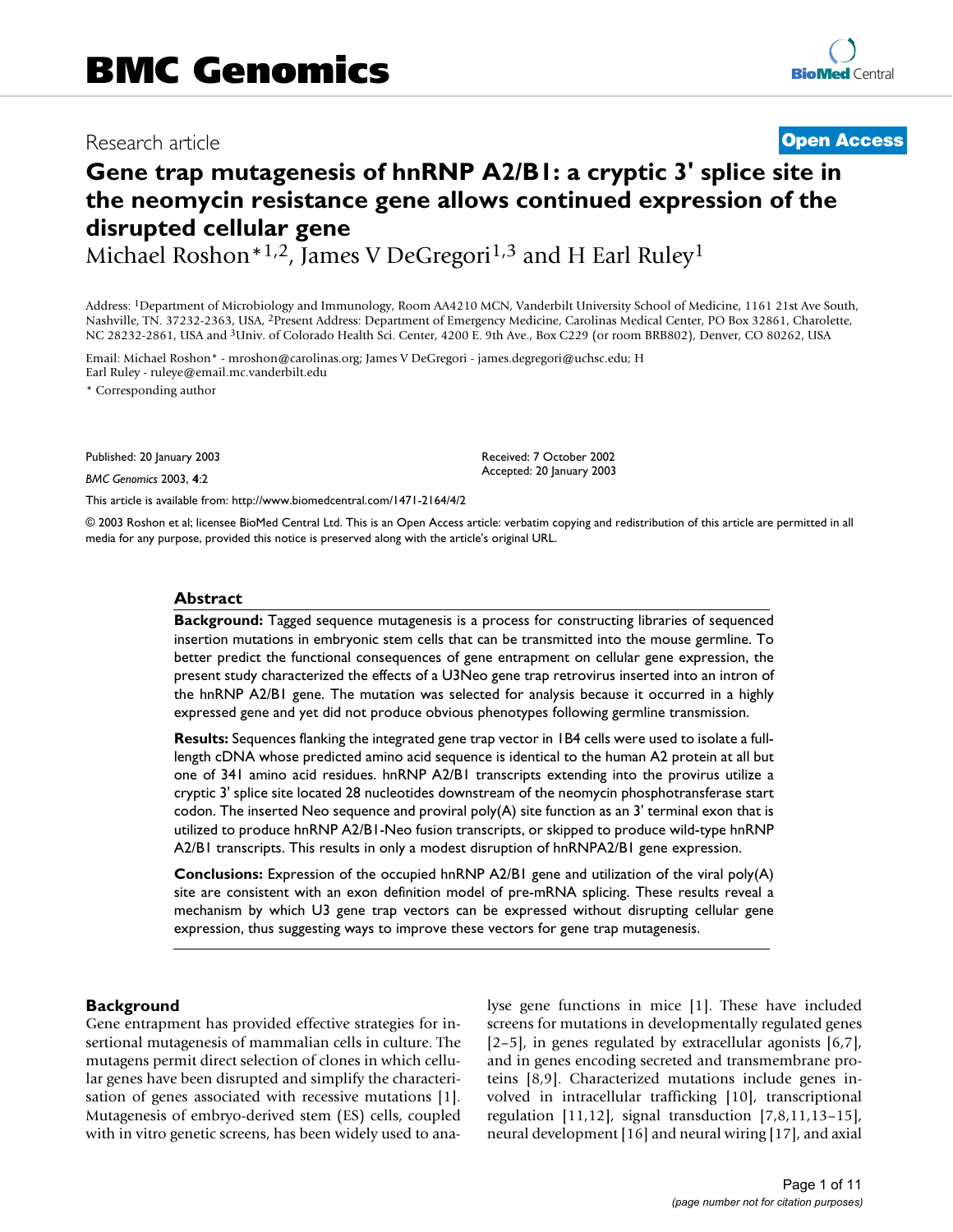patterning [18,19]. The rapid expansion of the nucleic acid databases has had a tremendous impact on the identification of genes disrupted by gene entrapment. This has led to the development of tagged sequence mutagenesis, a process by which genes disrupted in ES cells are characterized at the nucleotide level prior to germline transmission [20–24].

Gene trap retroviruses developed in our laboratory contain a selectable marker in the U3 region of the long terminal repeat (LTR) of a replication-defective Moloney murine leukemia virus. Selection for U3 gene expression generates clones in which the provirus is positioned in or near exons of actively transcribed genes and is expressed on transcripts originating in the flanking cellular DNA [25]. The vectors appear to be effective mutagens. Singlegene mutation frequencies are 100–1000 fold higher in cells isolated after gene trap selection than in cells containing randomly integrated retroviruses [26]. These targeting frequencies also support the idea that retrovirus can integrate throughout the genome and that most, if not all, expressed genes can be disrupted. Finally, approximately 40% of inserts selected in ES cells result in obvious phenotypes following transmission into the mouse germline [[27](#page-9-1)–29]. In the four cases examined, the virus appeared to induce null mutations [10,30–32].

In order to best utilise gene traps in genetic studies, it is necessary to understand the factors that allow expression of the entrapment vectors and that determine whether expression of the occupied gene will be disrupted. This is particularly true for tagged sequence mutagenesis, where one would like to predict by sequence alone the effects of the targeting vector on cellular gene expression. For this, a representative number inserts must be characterised including those not associated with any discernible phenotype. Most previously analysed mutations were selected because of phenotypes observed after germline transmission, and thus are unlikely to reveal mechanisms that could allow expression of the entrapment vector without disrupting expression of the occupied gene.

The present study characterized a mutation in the 1B4 cell line induced by the U3Neo gene trap retrovirus [29]. This insert was selected for study because the provirus inserted into a widely expressed gene and yet no phenotype was observed in mice homozygous for the provirus. Further analysis revealed that the provirus integrated into an intron of murine homologue of the human hnRNP A2/B1 gene. The gene encodes two related nuclear ribonucleoproteins, hnRNP A2 and hnRNP B1, members of a large family of RNA binding proteins found associated with mammalian heterogeneous nuclear RNA [33].

# **Results**

# *The 1B4 Provirus integrates into the hnRNPA2/B1 gene*

The 1B4 cell line was isolated by infecting D3 ES cells with the U3Neo gene trap retrovirus and selecting for G418 resistant clones [29]. 1B4 cells contain a single, intact provirus as assessed by Southern blot hybridization (data not shown). Sequences flanking the virus, isolated by inverse PCR, hybridized to a transcript of approximately 1.8 Kb, and were used to screen a PCC3 embryonal carcinoma cell cDNA library. A total of 55 positive plaques were identified among  $1 \times 10^6$  plaques screened. Further analysis of ten cDNAs revealed two overlapping clones covering the entire 1.8 Kb transcript. The composite cDNA contained an open reading frame encoding a polypeptide of 341 amino acids (Figure [1\)](#page-2-0). Comparison of the translated sequence to the GenBank database using the BLASTP program [34] revealed a significant match with human hnRNP A2/B1 [35]. The human and mouse proteins are identical except asparagine 287 in the human sequence was replaced by a threonine (Figure [1\)](#page-2-0). The mouse cDNA sequence has been deposited in GenBank (accession number AF073993).

In order to determine where the provirus inserted within the hnRNP A2/B1 gene, genomic DNA flanking the 1B4 provirus was sequenced. The flanking DNA isolated by inverse PCR extended to a HinfI site 226 nucleotides upstream and downstream of the provirus (Figure [2\)](#page-3-0). Sequences matching the cloned cDNA and the human hn-RNP A2/B1 cDNA extended 64 nucleotides downstream of the HinfI site, while the remaining 159 nucleotides did not match the cDNA sequence. A consensus 5' splice site was located at the point where the genomic and cDNA sequences diverged. Therefore the 1B4 provirus appeared to integrate 159 nucleotides into an intron of the hnRNP A2/ B1 gene. The flanking sequence has been submitted to GenBank (accession number AF073990).

The fact that the flanking genomic DNA hybridized to a single genomic DNA fragment suggested that the provirus inserted into the hnRNP A2/B1 gene and not into a related but uncharacterized gene. However, since the match was based on a relatively short stretch of exon, several experiments were performed to confirm linkage between provirus and the hnRNP A2/B1 gene. First, two primers complementary to hnRNP A2/B1 sequences located upstream of the provirus were used together with a neo specific primer in separate PCR reactions. In each case, the size of the amplified product was consistent with insertion of the provirus into the hnRNPA2/B1 gene (data not shown). Second, cDNA sequences predicted to lie downstream of the integration site were used to probe Southern blots. The 3' hnRNP A2/B1 cDNA probe hybridized to a 18 kB EcoR1 fragment corresponding to the wild type gene and to a 22 kB fragment in DNA from mice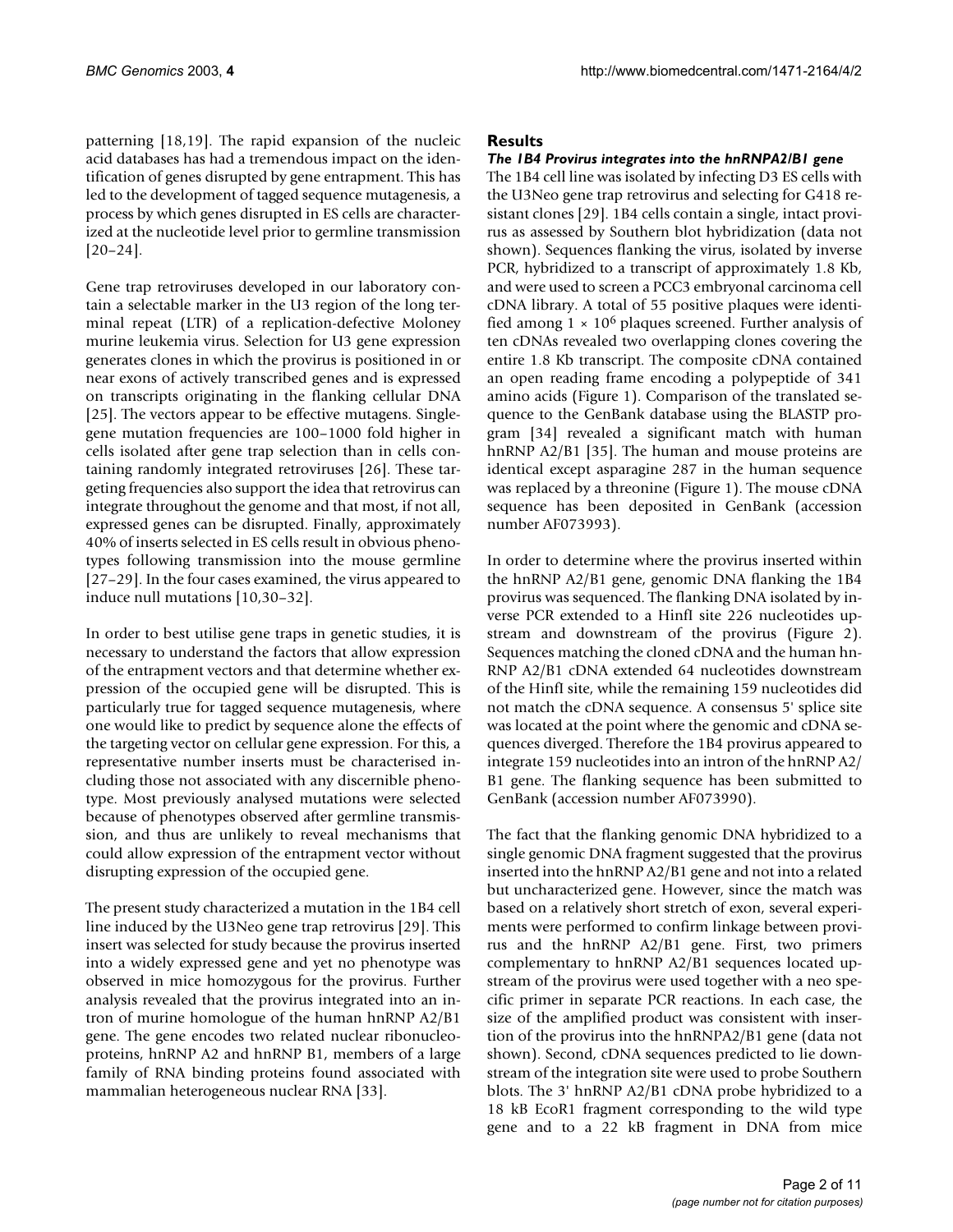<span id="page-2-0"></span>

|   | AGCGACTGAGTCCGCG ATG GAG AGA GAA AAG GAA CAG TTC CGA AAG CTC TTT ATT GGT GGC TTA |   |   |   |     |   |   |   |   |             |   |   |   | 80 |   |   |   |                                                                                      |                                                                                       |             |
|---|----------------------------------------------------------------------------------|---|---|---|-----|---|---|---|---|-------------|---|---|---|----|---|---|---|--------------------------------------------------------------------------------------|---------------------------------------------------------------------------------------|-------------|
|   |                                                                                  |   |   | м | Е   | R | Е | к | Е | $\mathbf Q$ | F | R | к | ъ  | F | I | G | G                                                                                    | L                                                                                     | 144<br>16   |
|   |                                                                                  |   |   |   |     |   |   |   |   |             |   |   |   |    |   |   |   |                                                                                      |                                                                                       |             |
|   |                                                                                  |   |   |   |     |   |   |   |   |             |   |   |   |    |   |   |   | AGC TTT GAA ACC ACA GAA GAA AGT TTG AGA AAC TAC TAT GAG CAA TGG GGA AAG CTC ACA      |                                                                                       | 204         |
| s | F                                                                                | Е | т | т | Е   | Е | s | L | R | N           | Y | Y | Е | Q  | W | G | к | L                                                                                    | т                                                                                     | 36          |
|   |                                                                                  |   |   |   |     |   |   |   |   |             |   |   |   |    |   |   |   |                                                                                      |                                                                                       |             |
| D | с                                                                                | v | v | м | R   | D | Ъ | А | s | к           | R | s | R | G  | F | G | F | GAC TGT GTG GTT ATG CGG GAT CCT GCA AGC AAA AGA TCA AGA GGA TTT GGC TTT GTA ACT<br>v | т                                                                                     | 264<br>56   |
|   |                                                                                  |   |   |   |     |   |   |   |   |             |   |   |   |    |   |   |   |                                                                                      |                                                                                       |             |
|   |                                                                                  |   |   |   |     |   |   |   |   |             |   |   |   |    |   |   |   | TTC TCA TCC ATG GCC GAG GTT GAC GCT GCC ATG GCT GCA AGG CCT CAT TCC ATT GAT GGC      |                                                                                       | 324         |
| F | s                                                                                | s | м | А | Е   | v | D | А | А | м           | А | А | R | P  | н | s | I | D                                                                                    | G                                                                                     | 76          |
|   |                                                                                  |   |   |   |     |   |   |   |   |             |   |   |   |    |   |   |   |                                                                                      |                                                                                       |             |
|   | v                                                                                | v | Е | P |     |   |   | v |   | R           | Е | Е | s | G  | к | P | G | AGG GTA GTT GAG CCA AAA CGT GCT GTA GCA AGA GAG GAG TCT GGA AAA CCA GGA GCC CAT      |                                                                                       | 384<br>96   |
| R |                                                                                  |   |   |   | к   | R | А |   | А |             |   |   |   |    |   |   |   | А                                                                                    | н                                                                                     |             |
|   |                                                                                  |   |   |   |     |   |   |   |   |             |   |   |   |    |   |   |   | GTG ACT GTG AAG AAG CTG TTT GTT GGT GGA ATT AAG GAA GAT ACT GAG GAA CAC CAC CTT      |                                                                                       | 444         |
| v | т                                                                                | v | к | к | L   | F | v | G | G | I.          | к | Е | D | т  | Е | Е | н | н                                                                                    | L                                                                                     | 116         |
|   |                                                                                  |   |   |   |     |   |   |   |   |             |   |   |   |    |   |   |   |                                                                                      |                                                                                       |             |
|   |                                                                                  |   |   |   |     |   |   |   |   |             |   |   |   |    |   |   |   | AGA GAT TAC TTT GAA GAG TAT GGA AAA ATT GAT ACT ATT GAA ATA ATT ACC GAT AGG CAG      |                                                                                       | 504         |
| R | D                                                                                | Y | F | Е | Е   | Y | G | к | I | D           | т | I | Е | I  | I | т | D | R                                                                                    | Q                                                                                     | 136         |
|   |                                                                                  |   |   |   |     |   |   |   |   |             |   |   |   |    |   |   |   | TCT GGA AAG AAA AGA GGC TTT GGC TTT GTT ACT TTT GAT GAC CAT GAT CCT GTG GAT AAA      |                                                                                       | 564         |
| s | G                                                                                | к | к | R | G   | F | G | F | v | т           | F | D | D | н  | D | P | v | D                                                                                    | к                                                                                     | 156         |
|   |                                                                                  |   |   |   |     |   |   |   |   |             |   |   |   |    |   |   |   |                                                                                      |                                                                                       |             |
|   |                                                                                  |   |   |   |     |   |   |   |   |             |   |   |   |    |   |   |   | ATT GTC TTG CAA AAA TAT CAC ACC ATA AAT GGT CAC AAT GCA GAA GTT AGA AAG GCA TTG      |                                                                                       | 624         |
| I | v                                                                                | L | Q | к | Y   | н | т | I | N | G           | н | N | А | Е  | v | R | к | А                                                                                    | L                                                                                     | 176         |
|   |                                                                                  |   |   |   |     |   |   |   |   |             |   |   |   |    |   |   |   | TCT AGA CAA GAA ATG CAG GAA GTC CAA AGT TCT AGG AGT GGA AGA GGA GGA AAC TTT GGT      |                                                                                       | 684         |
| s | R                                                                                | Q | Е | м | Q   | Е | v | Q | s | s           | R | s | G | R  | G | G | N | F                                                                                    | G                                                                                     | 196         |
|   |                                                                                  |   |   |   |     |   |   |   |   |             |   |   |   |    |   |   |   |                                                                                      |                                                                                       |             |
|   |                                                                                  |   |   |   |     |   |   |   |   |             |   |   |   |    |   |   |   | TTT GGG GAT TCT CGT GGT GGC GGT GGC AAT TTT GGA CCA GGA CCA GGA AGC AAC TTT AGG      |                                                                                       | 744         |
| F | G                                                                                | D | s | R | G   | G | G | G | N | F           | G | Р | G | P  | G | s | N | F                                                                                    | R                                                                                     | 216         |
|   |                                                                                  |   |   |   |     |   |   |   |   |             |   |   |   |    |   |   |   |                                                                                      |                                                                                       | 804         |
| G | G                                                                                | s | D | G | Y   | G | s | G | R | G           | F | G | D | G  | Y | N | G | GGG GGA TCT GAT GGA TAC GGA AGT GGA CGT GGA TTT GGG GAT GGC TAT AAT GGG TAT GGA<br>Y | G                                                                                     | 236         |
|   |                                                                                  |   |   |   |     |   |   |   |   |             |   |   |   |    |   |   |   |                                                                                      |                                                                                       |             |
|   |                                                                                  |   |   |   |     |   |   |   |   |             |   |   |   |    |   |   |   | GGA GGA CCT GGA GGT GGC AAT TTT GGA GGT AGC CCT GGT TAT GGA GGA GGA AGA GGA GGA      |                                                                                       | 864         |
| G | G                                                                                | Р | G | G | G   | N | F | G | G | s           | Р | G | Υ | G  | G | G | R | G                                                                                    | G                                                                                     | 256         |
|   |                                                                                  |   |   |   |     |   |   |   |   |             |   |   |   |    |   |   |   |                                                                                      |                                                                                       |             |
| Y | G                                                                                | G | G | G | P   | G | Y | G | N | Q           | G | G | G | Y  | G | G | G | TAT GGT GGT GGA GGA CCT GGA TAT GGC AAC CAG GGT GGG GGC TAC GGA GGT GGT TAT GAC<br>Y | D                                                                                     | 924<br>276  |
|   |                                                                                  |   |   |   |     |   |   |   |   |             |   |   |   |    |   |   |   |                                                                                      |                                                                                       |             |
|   |                                                                                  |   |   |   |     |   |   |   |   |             |   |   |   |    |   |   |   | AAC TAT GGA GGA GGA AAT TAT GGA AGT GGA AGT TAC AAT GAT TTT GGA AAT TAT AAC CAG      |                                                                                       | 984         |
| N | Y                                                                                | G | G | G | N   | Y | G | s | G | T.          | Y | N | D | F  | G | N | Υ | N                                                                                    | Q                                                                                     | 296         |
|   |                                                                                  |   |   |   |     |   |   |   |   |             |   |   |   |    |   |   |   |                                                                                      |                                                                                       |             |
| Q | Р                                                                                | s | N | Υ | G   | P | м | к | s | G           | N | F | G | G  | s | R | N | CAG CCT TCT AAC TAT GGT CCA ATG AAG AGT GGA AAC TTT GGG GGT AGC AGG AAC ATG GGA<br>м | G                                                                                     | 1044<br>316 |
|   |                                                                                  |   |   |   |     |   |   |   |   |             |   |   |   |    |   |   |   |                                                                                      |                                                                                       |             |
|   |                                                                                  |   |   |   |     |   |   |   |   |             |   |   |   |    |   |   |   | GGA CCA TAT GGT GGA GGG AAC TAT GGT CCT GGA GGA AGT GGA GGA AGT GGT GGC TAT GGT      |                                                                                       | 1104        |
| G | Р                                                                                | Y | G | G | G   | N | Y | G | Р | G           | G | s | G | G  | s | G | G | Y                                                                                    | G                                                                                     | 336         |
|   |                                                                                  |   |   |   |     |   |   |   |   |             |   |   |   |    |   |   |   |                                                                                      |                                                                                       |             |
|   |                                                                                  |   |   |   |     |   |   |   |   |             |   |   |   |    |   |   |   | GGA AGG AGC AGA TAT TAA GCTTCTTCCTACTTACCATGGGCTTCACTGTATAAATAGGAGAGGATGAGAGCCC      |                                                                                       | 1177        |
| G | R                                                                                | s | R | Y | *** |   |   |   |   |             |   |   |   |    |   |   |   |                                                                                      |                                                                                       | 341         |
|   |                                                                                  |   |   |   |     |   |   |   |   |             |   |   |   |    |   |   |   |                                                                                      | AGAGGTAACAGAACAGCTTCAGGTTATGGAAATAACAATGTTAAGGAAACTCTTACTCTCAGTCATGCATAAATATCAGT 1257 |             |
|   |                                                                                  |   |   |   |     |   |   |   |   |             |   |   |   |    |   |   |   |                                                                                      | GGTATGGCAGAAGACACCAGAGCAGATGCAGACAGCCATTTTGTGAATGGATTGGATTATTTAATAACATTACCTTACTG 1337 |             |
|   |                                                                                  |   |   |   |     |   |   |   |   |             |   |   |   |    |   |   |   |                                                                                      |                                                                                       |             |
|   |                                                                                  |   |   |   |     |   |   |   |   |             |   |   |   |    |   |   |   |                                                                                      | TAAGAGTGTAGAAGCATTCCTTCTTTGATAATGTTAAATTTGTAAGTTTCAGGTGACATGTGAAACCTTTTTTAAGATTT 1497 |             |
|   |                                                                                  |   |   |   |     |   |   |   |   |             |   |   |   |    |   |   |   |                                                                                      |                                                                                       |             |
|   | AAAAAAAAAAAAAAAAAAA                                                              |   |   |   |     |   |   |   |   |             |   |   |   |    |   |   |   |                                                                                      |                                                                                       | 1677        |
|   |                                                                                  |   |   |   |     |   |   |   |   |             |   |   |   |    |   |   |   |                                                                                      |                                                                                       |             |

#### **Figure 1**

**Sequence of the murine hnRNP A2/B1 gene.** The complete nucleotide sequence and predicted amino acid sequence of the murine hnRNP A2/B1 cDNA was determined from two overlapping clones. The predicted amino acid sequence is identical to the predicted human protein with the exception of the substitution of threonine for asparagine at amino acid 287 (shaded). The site of provirus integration in 1B4 cells is indicated. Flanking sequences isolated by inverse PCR colinerar with the cDNA and a polyadenylation signal are underlined.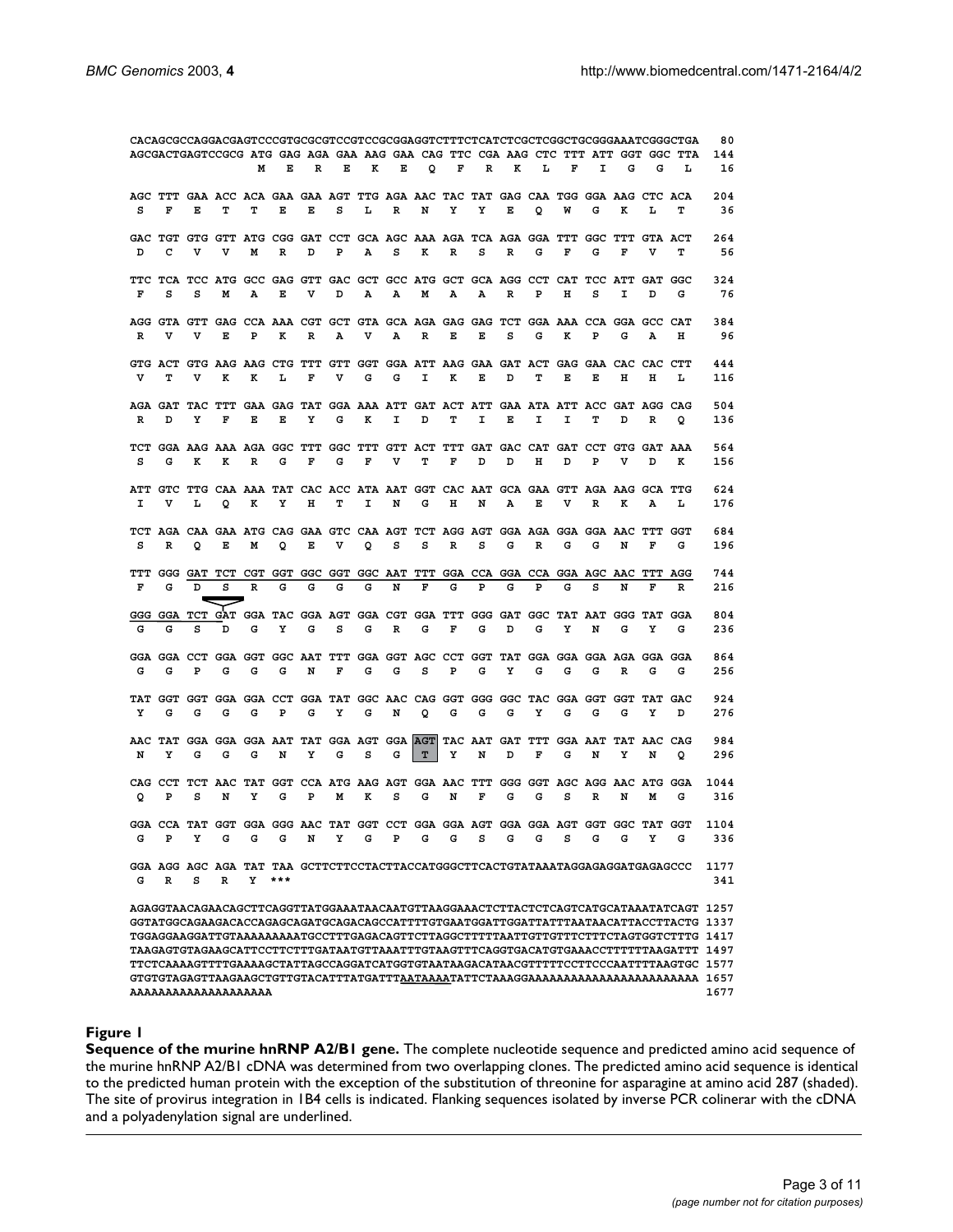# <span id="page-3-0"></span>**A**

**B**



## **Figure 2**

**Integration of the IB4 provirus occurs in an intron of the hnRNP A2/B1 gene.** (A) Schematic representation of upstream flanking sequence isolated by inverse PCR (1B4 Flanking) shows that the 1B4 provirus integrated 159 nucleotides into an intron of the hnRNP A2/B1 gene. Exon and intron sequences are indicated by the black box and thin line, respectively. Nucleotide numbers correspond to the cDNA sequence in Figure [1](#page-2-0). (B) Genomic sequences are colinear with the cloned cDNA sequences for 64 nt. (shaded region) until a consensus 5' splice site at which point they diverge.

containing the 1B4 provirus (data not shown). The difference in the size of the wild type and mutant alleles resulted from the inserted U3Neo provirus Finally, as described below, U3Neo transcripts expressed in 1B4 cells are fused to upstream hnRNP A2/B1 sequences.

## *Provirus integration does not disrupt expression of the hn-RNP A2/B1 gene*

Of the sixteen U3 gene trap proviruses selected in ES cells that we have introduced into the germline, six resulted in obvious phenotypes (typically embryonic death) when bred to homozygosity [10,21,28–32]. In cases where no obvious phenotypes are observed, it is important to determine if the insert did not disrupt gene expression or if the gene is dispensable. Inheritance of the 1B4 provirus followed a Mendelian distribution and no phenotypic changes were observed. Among the 58 offspring analyzed after crossing mice heterozygous for the 1B4 provirus, 13 failed to inherit the provirus, while 32 and 13 were heterozygous and homozygous for the provirus, respectively (Figure [3\)](#page-4-0). A representative Southern blot used to genotype offspring is shown in Figure [3.](#page-4-0)

To test whether the 1B4 provirus disrupts expression of the hnRNP A2/B1 gene, RNA from wild-type mice and mice homozygous for the 1B4 provirus were analyzed by Northern blot hybridization, using hnRNP A2/B1 cDNA probes derived from sequences upstream and downstream of the integration site. All tissues from wild type mice expressed a single, 1.8 kb transcript, consistent with previous studies [36[,37](#page-9-2)]. Mice homozygous for the 1B4 provirus expressed the 1.8 kb transcript as well as an additional, larger transcript (Figure [4](#page-5-0)). The size of this larger transcript, approximately 2.3 kb as compared to the migration of 18S and 28S RNAs, is consistent with fusion of upstream hnRNP A2/B1 exons to the Neo gene. Sequences derived from hnRNPA2/B1 sequences downstream of the site of integration also hybridized to the 1.8 kb transcript in both wild type and 1B4 homozygous mice indicating that transcription of full-length hnRNP A2/B1 transcripts is not completely disrupted by the 1B4 provirus.

Mouse embryonic fibroblasts (MEF) were isolated from both wild type and homozygous mutant embryos. MEF isolated from embryos homozygous for the 1B4 provirus showed no obvious differences from those isolated from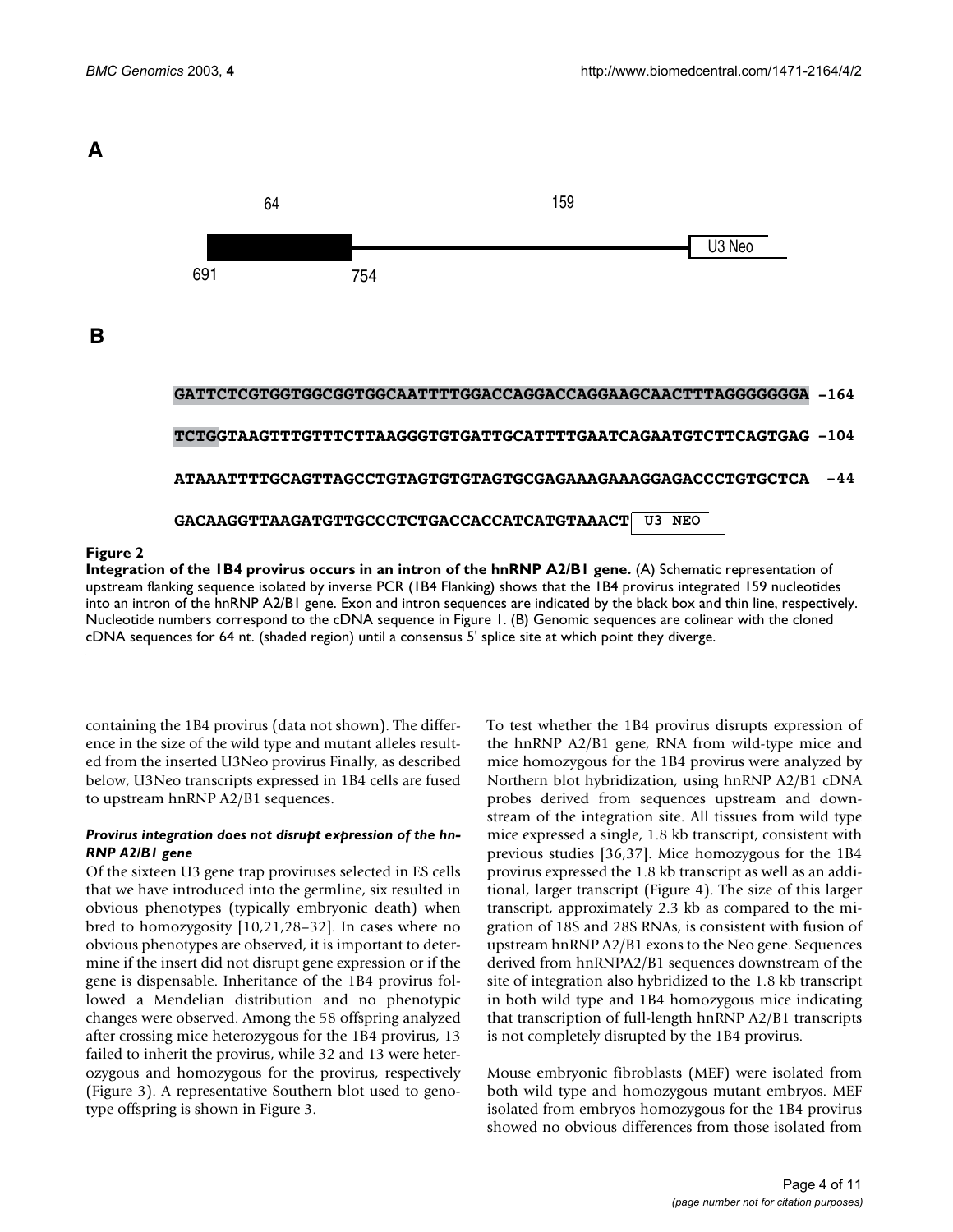<span id="page-4-0"></span>

#### **Figure 3**

**Inheritance of the 1B4 provirus.** Mice heterozygous for the 1B4 provirus were crossed and their progeny were analyzed by Southern blot analysis following *Eco*R1 digestion and hybridization to the 1B4 flanking sequence. (A) Representative Southern blot hybridization patterns for wild-type (+/+), heterozygous (+/-), and homozygous mutant (-/-) mice. (B) Inheritance of the 1B4 provirus follows a Mendelian distribution as assessed by the distribution of genotypes of progeny from intercrossing 1B4 heterozygotes.

heterozygotes or wild type embryos. RNA isolated from these MEFs was used to quantify the extent of message reduction in 1B4 homozygous cells by Northern blot hybridization. When using probes derived from cDNA sequences downstream of the integration site northern blot analysis revealed a 50% reduction of transcripts in mutants compared to wild type using the glyceraldehyde 3-phosphate dehydrogenase (GAPDH) message as an internal standard (Figure [4](#page-5-0)).

## *Splicing and polyadenylation of hnRNP A2/B1-Neo fusion transcripts*

Each LTR of the U3Neo provirus contains sequences for 3' processing and polyadenylation. Continued expression of hnRNP A2/B1 transcripts suggests that use of the viral poly(A) sites is less efficient than removal of the intron in which the provirus resides. To determine whether mutation of viral 3' processing signals was responsible for continued hnRNP A2/B1 expression, a 500 base pair region spanning the polyadenylation signal in the 5' LTR was amplified from integrated provirus DNA and sequenced. However, the sequence of the PCR product was identical to the wild-type Moloney murine leukemia virus LTR (data not shown).

The question remained as to how hnRNP A2/B1-neo fusion transcripts are expressed. Previous Northern blot analysis found high levels of a 2.3 Kb fusion transcript in 1B4 cells [29], approximately the size expected for hnRNPA2/neo fusion transcripts terminating in the 5' LTR. One possibility is that fusion transcripts may combine the proximal upstream hnRNP A2/B1 exon, 5' splice site, flanking intron and 5' LTR into a single, terminal exon. However, this possibility contradicts current models of exon definition in which exons in pre-mRNA are first defined by proteins interacting across exons and then processed as relatively autonomous units. Alternatively, the proximal hnRNP A2/B1 exon may maintain its autonomy and splice to a cryptic 3' splice site, located either in Neo or in the adjacent intron.

To distinguish between these alternatives, hnRNP A2/B1/ Neo fusion transcripts expressed in MEF and ES cells were analyzed by reverse transcriptase PCR (RT-PCR). A primer complementary to the Neo gene (NeoA) was used to prime first strand cDNA synthesis. Primers complementary to adjacent hnRNP A2/B1 exon sequences (PR1 or PR2) and a neo-specific primer (NeoB) were used to amplify transcripts extending from the hnRNP A2/B1 gene into the provirus (Figure 5A). Transcripts extending through the 5' splice site, proximal intron and into the provirus would produce RT-PCR products of 917 and 598 nucleotides with PR1 and PR2, respectively. As shown in Figure 5B, the size of the major PCR product from each reaction was significantly smaller than expected for transcripts colinear with the flanking DNA. Moreover, the major PCR products did not hybridize to a U3-specific oligo probe (Figure 5C). Three independent RT-PCR products were cloned from separate amplification reactions and sequenced. As shown in Figure 5D, all of these transcripts spliced from the proximal 5' splice site in the hnRNP A2/ B1 gene to a cryptic 3' splice site located in the Neo gene (Figure 5D). Characteristic of 3' splice sites, the Neo splice site contained PyAG and a potential branch point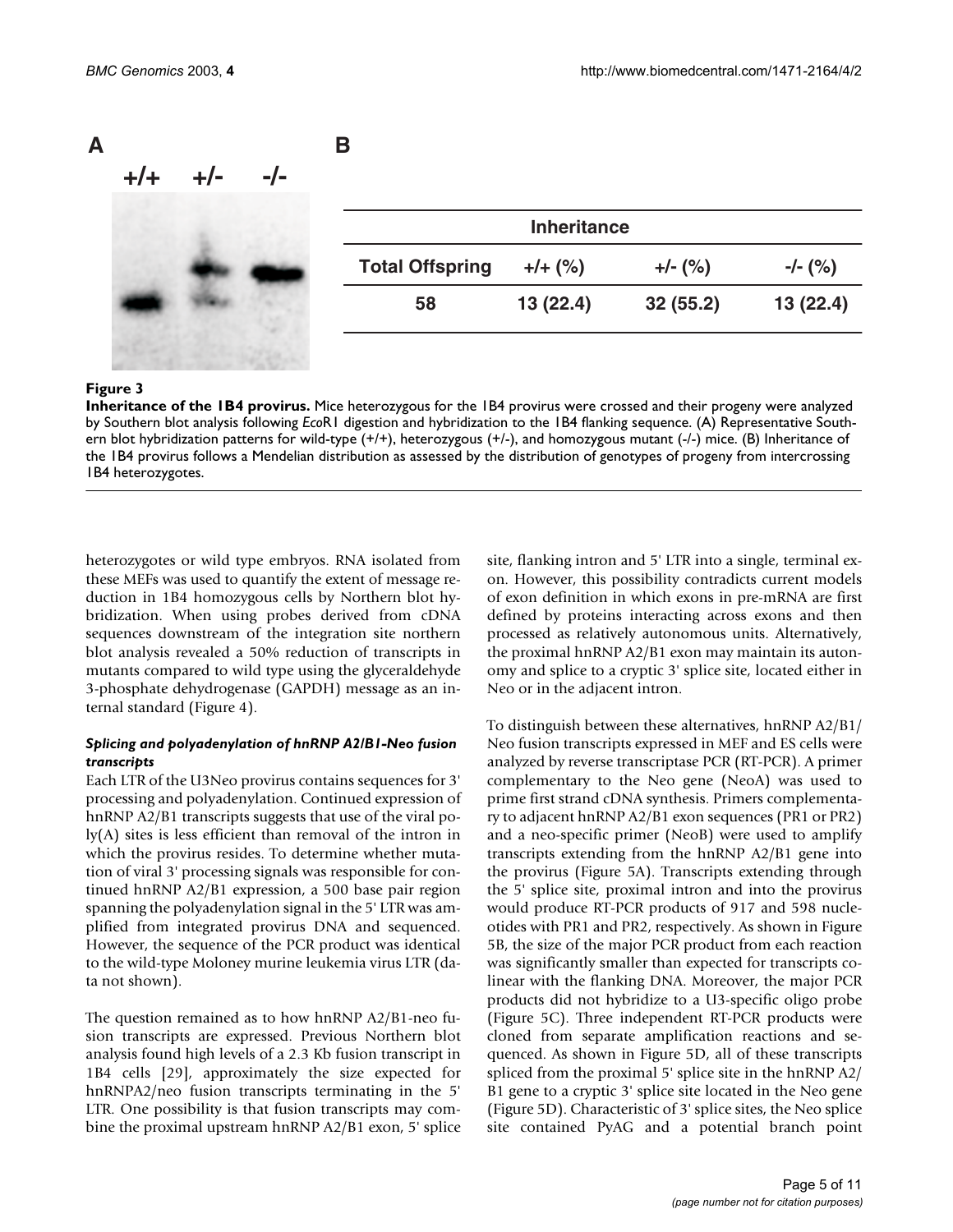<span id="page-5-0"></span>

#### **Figure 4**

**HnRNP A2/B1 expression in tissues and cells from 1B4 homozygous and wild type mice.** (A) Analysis of hnRNP A2/B1 expression in wild type  $(+/+)$  and homozygous mutant  $(-/-)$  mice. Approximately 20  $\mu$ g of total RNA was fractionated on a 1% formaldehyde agarose gel and hybridized to a  $32P$  labelled probe corresponding to the flanking sequence isolated by inverse PCR. The migration of the 18S ribosomal RNA is indicated. (B) Analysis of hnRNP A2/B1 expression in embryonic fibroblast cell lines derived from wild type (+/+), heterozygous (+/-), and homozygous mutant (-/-) mice. Approximately 20 µg of total RNA was fractionated on a 1% formaldehyde agarose gel and hybridized to a  $32P$  labelled probe corresponding to hnRNP A2/B1 exons located 3' of the site of provirus integration. Levels of GAPDH transcripts were used as an internal control for RNA loading. Homozygous mutant cells displayed a two-fold reduction in hnRNPA2/B1 transcript levels, as determined by phosphoimager analysis.

sequence but lacked a poly-pyrimidine stretch. The 3' splice site is downstream of the initiation codon for neomycin phosphotransferase. Therefore, hnRNPA2/B1-Neo transcripts are expected to encode a fusion protein consisting of the amino terminal 219 amino acids of hnRNP A2/ B1 fused to amino acid 10 of the neomycin phosphotransferase (NPT) protein.

The U3 probe also detected several minor RT-PCR products upon prolonged exposure (Figure 5C). We were unable to clone these products due to their low abundance. However, they were smaller than expected for transcripts co-linear with the flanking DNA and may arise from cryptic splice sites in the flanking intron.

#### **Discussion**

Several large scale screens of insertion mutations in mouse embryo-derived stem (ES) cells rely on DNA sequence analysis to select mutations for germline transmission [21–24]. The process, designated "tagged sequence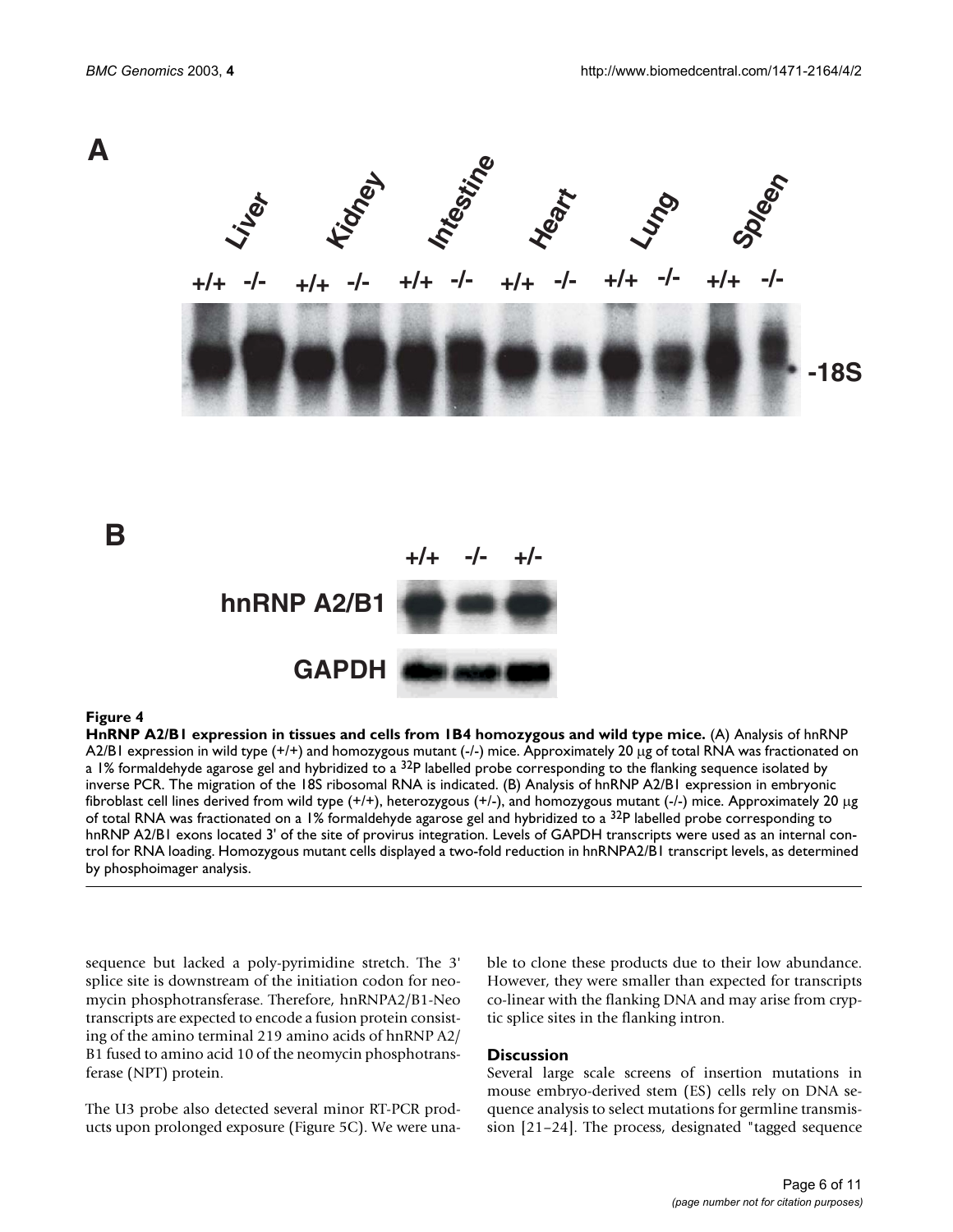**A**



#### **Figure 5**

**Analysis of hnRNP A2/B1-neo fusion transcripts.** (A) Strategy used to amplify fusion transcripts. The provirus is shown downstream of a 5' splice site (5'SS) in the hnRNP A2/B1 gene. The positions of the primers used for reverse transcriptase PCR (RT-PCR) are indicated. (B) Gel analysis of RT-PCR products of. PCR reactions were performed before (-RT) or after (+RT) first strand cDNAsynthesis with the neoA primer. PCR reactions using DNA templates were performed to provide controls for products amplified from unspliced transcripts. PCR products were fractionated on a 1% agarose gel and stained with ethidium bromide. Sizes of the RT-PCR products are indicated. (C) PCR products from B were analyzed by Southern blot using a U3 oligo as a probe. Arrows indicate the mobility of RT-PCR products seen in C. (D) Sequence alignment of RT-PCR products with genomic sequences. 5' splice site (5'), 3' splice site (3'), and branch point (BP) consensus sequences are shown for comparison.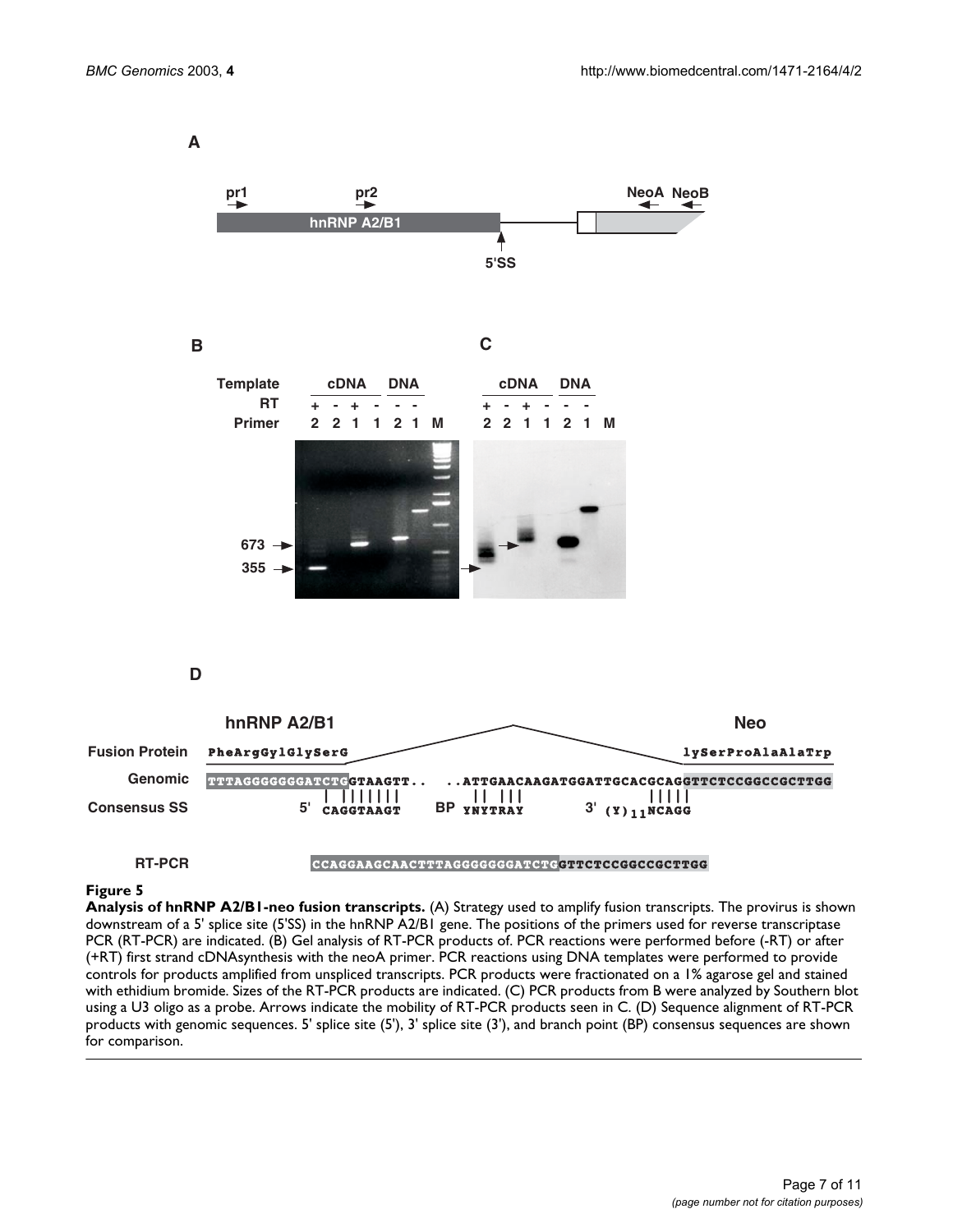mutagenesis", involves sequencing short segments of DNA isolated from each mutation to identify genes disrupted by the targeting vector. Sequence-based screens are faster and less expensive than phenotype-based screens, and provide centralised collections of characterised mutations available for germline transmission. However, to maximise the utility of tagged sequence mutagenesis, one would like to predict, from the sequence alone, the functional consequences of the inserted targeting vector on cellular gene expression. Toward this end, the present study characterised a mutation generated by insertion of the U3Neo gene trap retrovirus into an intron of the hnRNP A2/B1 gene. Expression of the Neo gene involved splicing of some hnRNP A2/B1 transcripts to a cryptic splice acceptor site located 28 nucleotides downstream of the neomycin phosphotransferase (NTP) initiation codon. Other hnRNP A2/B1 transcripts splice normally, removing the provirus along with other intron sequences. Therefore, expression of the hnRNPA2/B1 gene was only reduced to about half of wild type levels, and the mutation caused no obvious phenotype in mice.

U3 gene trap vectors were designed to disrupt cellular gene function by usurping the promoter of the occupied genes and by ablating transcription downstream of the two poly(A) sites (one in each LTR) carried by the provirus. Since poly(A) sites are not usually recognised when located in introns [38–40], U3 gene traps were expected to select for clones in which the provirus had inserted into exons of transcriptionally active genes. However, in approximately half of the targeted genes we have analysed [21], the provirus has inserted into introns.

The present study identified a mechanism that allows expression of a U3Neo gene from a provirus positioned within an intron. The majority of hnRNP A2/B1-Neo fusion transcripts utilised a cryptic 3' splice site within the NPT coding sequence. This places the 5' proviral  $poly(A)$ site at the end of an alternative exon that can be utilised to produce fusion transcripts, or excluded to produce wild type transcripts. Since the initiation codon for NPT lies upstream of the Neo 3' splice site, NTP is expressed as a fusion protein in which the first 219 amino acids of hnRNP A2/B1 are appended to codon 10 of NTP.

Because of these results, we have analyzed the expression of 6 other U3Neo proviruses located in the introns of different genes. Transcripts in all but one of clone splice to the cryptic Neo splice site; while the one exception utilizes a cryptic splice site located in the proximal intron (E. White, G. Hicks, M. Roshon and H. E. Ruley, in preparation). Thus, utilization of the Neo cryptic site appears to provide the predominant mechanism by which the U3Neo gene is expressed following insertion into introns.

These results are consistent with an exon definition model in which splicing and polyadenylation require interactions between factors acting across exons [40,41]. This model predicts that polyadenylation signals are not recognised unless they can be defined as part of a 3' terminal exon. Accordingly, poly(A) sites are not efficiently recognised when positioned between 5' and 3' splice sites [38,39], and insertion of a 5' splice site into a 3' terminal exon suppresses polyadenylation [40,42]. Conversely, upstream 3' splice sites can enhance polyadenylation [43– 45]. We find that the proximal hnRNP A2/B1 exon upstream of the provirus does not lose its identity; rather, the exon splices either to the Neo splice site or to the next hn-RNP A2/B1 exon. Moreover, the poly(A) site in the 5' LTR appears to be used exclusively in conjunction with a cryptic 3' splice site.

Utilization of the Neo 3' splice site is likely to have two important consequences with regard to the use of U3Neo vectors for insertional mutagenesis. First, insertion into an intron may not disrupt cellular gene expression. In the present study, levels of hnRNP A2/B1 transcripts were reduced only about two fold in homozygous mutant cells, and the relative amount of the A2/B1 protein in hnRNP complexes was unaffected (G. Dreyfuss, personal communication). This may explain the absence of an obvious phenotype in mice. Alternatively, other hnRNP proteins compensate for reduced levels of the A2/B1 transcripts, just as cells can tolerate severe reductions in the levels of the related hnRNP A1 protein [46,47].

Second, since the Neo 3' splice site is downstream of the NPT initiation codon, its use may skew the targeting to favor of those genes capable of splicing upstream exons inframe, to produce enzymatically active fusion proteins. The magnitude of the potential bias is difficult to assess. A variety of amino-terminal fusions maintain enzymatic activity (or produce enzymatically active breakdown products) including those fused to codon 12 of NPT [48–52]. Moreover, selection of resistant cell clones requires only minimal levels of Neo gene expression [53]. Still, genes providing the appropriate introns are expected to provide larger targets for gene trap mutagenesis than genes lacking such introns. This could contribute to the fact that 3 of 400 inserts characterised in an earlier study occurred in the same intron of the L29 gene [21].

The Neo 3' splice site contains a potential branch point sequence, and the sequence (CAGG) across the intron-exon boundary is optimal according to the scanning model of 3' splice site selection [54,55]. The Neo site differs from the typical 3' splice site in that it lacks a polypyrimidine tract; however, this feature is often missing from alternative splice sites [56]. Both the A of the branch point and the intron-terminal AG dinucleotide are considered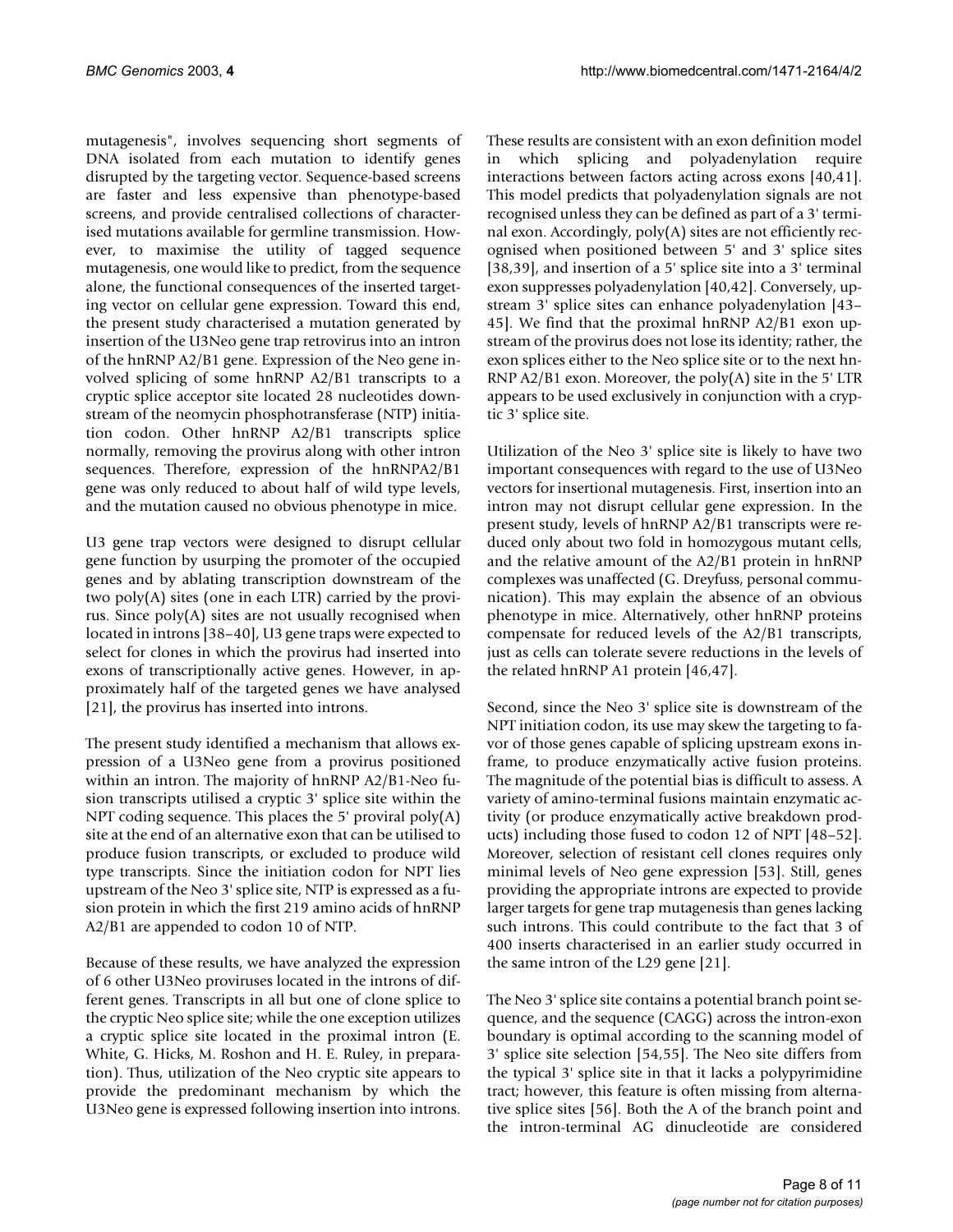invariant; therefore, one may be able to enhance the mutagenic efficiency of U3Neo vectors by altering these nucleotides. Alternatively, the problem may be avoided by using other selectable markers, assuming their sequences lack cryptic splice sites or by using gene trap vectors that rely on splicing to activate the expression of genes carried by the targeting vector. The latter vectors contain strong splice sites, either in front of [2,4] or behind [23] the entrapment cassette, allowing efficient expression from within introns.

# **Conclusions**

hnRNP A2 and hnRNP B1 are members of a large family of RNA binding proteins found associated with mammalian heterogeneous nuclear RNA. The proteins are thought to participate in the processing mRNA precursors [33], and they can influence splice site selection and promote exon skipping in vitro [57–59]. Consistent with a fundamental role in RNA metabolism, the human and mouse hnRNP A2 sequences are highly conserved with only one amino acid difference out of 341 residues. However, since the 1B4 mutation did not ablate hnRNP A2/B1 gene expression, it is unlikely to be useful for studies of hnRNPA2/B1 gene function. While further analysis might uncover phenotypes associated with this hypomorphic mutation, detailed examination of either cells or mice seemed unjustified in the absence of any greater effect on gene expression. Our results illustrate the interplay between polyadenylation and splicing as predicted by an exon definition model. Moreover, the 1B4 mutation reveals a mechanism by which U3 gene trap vectors can be expressed without disrupting cellular gene expression and suggests ways to improve the vectors for gene trap mutagenesis.

# **Methods**

# *Isolation of cDNA clones encoding the hnRNP A2/B1 protein*

DNA sequences (260 nt.) adjacent to the 1B4 provirus were isolated by inverse polymerase chain reaction (PCR) as reported elsewhere [29]. This flanking sequence was used as a probe to genotype mutant mice and cells by Southern blot hybridization and was also used to isolate cDNA clones encoding the murine hnRNP A2/B1 protein from a PCC3 embryonal carcinoma cell cDNA library. 55 hybridizing plaques were identified from a total of  $1 \times 10^6$ plaques screened. Initial characterization of 10 strongly hybridizing plaques identified two overlapping clones corresponding to the full-length transcript.

# *Sequencing*

cDNA templates were subcloned into the pBluescript KSplasmid and completely sequenced from both strands. Plasmid DNA was isolated by the boiling lysis method [60], followed by precipitation with polyethylene glycol

8000. 5 µg of plasmid DNA was used in each sequencing reaction [10,61]. Initial sequences were determined by using T3 and T7 primers, and extended by using custom 17–18 nt primers (Gibco-BRL).

# *PCR amplification of 5' polyadenylation site*

The region of the provirus LTR containing the 5'  $poly(A)$ site was amplified by PCR from genomic DNA isolated from 1B4 homozygous mice. PCR reactions (10 mM Tris.HCl, pH 8.3, 5 mM KCl, 1.5 mM MgCl<sub>2</sub>, 200  $\mu$ M of each deoxyribonucleoside triphosphate, each primer at 2 µM, and 2.5 units of Amplitaq (Perkin-Elmer/Cetus) involved 35 cycles of denaturation (95°C for 1.0 min), primer annealing (55°C for 1.0 min), and primer extension (72°C for 2 min). The only product generated by upstream (5'-CTTCTATCGCCTTCTTGACG) and downstream (5'-ACACAGATAAGTTGCTGGCC) primers was of the predicted size (529 bp). This product was subcloned into the Invitrogen TA cloning vector and sequenced.

# *Reverse transcriptase PCR*

RT-PCR was performed as described [62]. 20 µg RNA was treated with 1 unit of RNAse free DNase (Gibco BRL) (20 mM Tris-HCl pH 8.4, 50 mM KCL 2.5 mM MgCl2) for 15 minutes at room temperature. First strand cDNA synthesis was performed at 42°C for 30 min in a 20 µl reaction containing: 5 µg RNA, 500 nM NEO A primer (5'-ATTGTCT-GTTGTGCCCAGTCATA), 20 mM Tris-HCl (pH 8.4), 50 mM KCl 2.5 mM  $MgCl<sub>2</sub>$ , 10 mM DTT, 400 µM each dNTP, and 8 units Super Script II reverse transcriptase (Gibco-BRL). 2 units of RNAse H was added and incubated for 10 min at  $55^{\circ}$ C. 2 µl of the single strand cDNA was amplified through 35 cycles (95°C for 1.0 min; 55°C for 1.0 min and  $72^{\circ}$ C for 2 min.) in a 50 µl reaction containing: 2 µM Neo and hnRNP A2/B1 specific primers, 10 mM Tris.HCl, pH (8.3), 5 mM KCl, 1.5 mM MgCl<sub>2</sub>, 200 µM of each dNTP, and 2.5 units of Amplitaq (Perkin-Elmer/Cetus). Neo B (5'-CGAATAGCCTCTCCACCCAA) was used as the Neo specific primer, and either PR1 (5'-GGAACAGTTC-CGAAAGCTC) or PR2 (5'-GAGGAACACCACCTTAG) were used as the hnRNP A2/B1 specific primers.

# **Authors' contributions**

JD introduced the 1B4 mutation into the germline, MR analyzed the 1B4 mutation in mice and cells and characterized the hnRNPB1/A2 cDNA and ER supervised the project.

# **List of abbreviations**

dNTP, deoxyribonucleoside triphosphate; hnRNP heterogeneous nuclear ribonuclear protein; nt, nucleotide; LTR, long terminal repeat; MEF, mouse embryonic fibroblast; NPT, neomycin phosphotransferase; RT PCR, reverse transcriptase polymerase chain reaction.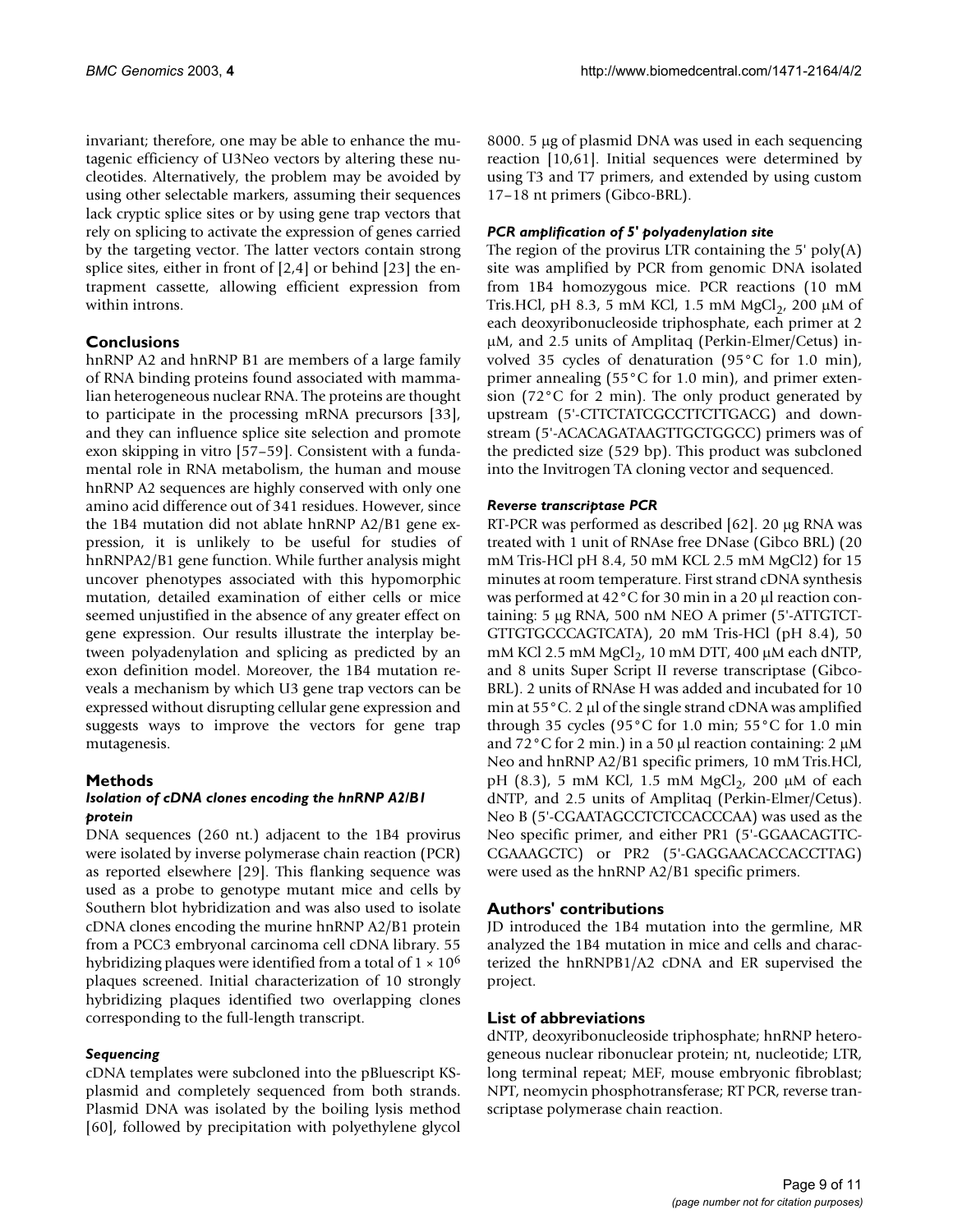# **Acknowledgements**

We thank Gideon Dreyfuss for communicating unpublished observations and Geoff Hicks for a critical reading of the manuscript. This work was supported by Public Health Service Grants (R01HG00684, R01GM51201, and R01RR13166 to HER) and by a grant from the Kleberg Foundation. Additional support was provided by Cancer Center (Core) grant P30CA42014. M.R. was supported by a Medical Scientist Training Grant 5T32GM07347.

## **References**

- 1. Stanford WL, Cohn JB and Cordes SP **[Gene-trap mutagenesis:](http://www.ncbi.nlm.nih.gov/entrez/query.fcgi?cmd=Retrieve&db=PubMed&dopt=Abstract&list_uids=11584292) [past, present and beyond.](http://www.ncbi.nlm.nih.gov/entrez/query.fcgi?cmd=Retrieve&db=PubMed&dopt=Abstract&list_uids=11584292)** *Nat Rev Genet* 2001, **2:**756-768
- 2. Friedrich G and Soriano P **[Promoter traps in embryonic stem](http://www.ncbi.nlm.nih.gov/entrez/query.fcgi?cmd=Retrieve&db=PubMed&dopt=Abstract&list_uids=1653172) [cells: a genetic screen to identify and mutate developmental](http://www.ncbi.nlm.nih.gov/entrez/query.fcgi?cmd=Retrieve&db=PubMed&dopt=Abstract&list_uids=1653172) [genes in mice.](http://www.ncbi.nlm.nih.gov/entrez/query.fcgi?cmd=Retrieve&db=PubMed&dopt=Abstract&list_uids=1653172)** *Genes Dev* 1991, **5:**1513-1523
- 3. Stanford WL, Caruana G, Vallis KA, Inamdar M, Hidaka M, Bautch VL and Bernstein A **[Expression trapping: identification of novel](http://www.ncbi.nlm.nih.gov/entrez/query.fcgi?cmd=Retrieve&db=PubMed&dopt=Abstract&list_uids=9845528) [genes expressed in hematopoietic and endothelial lineages](http://www.ncbi.nlm.nih.gov/entrez/query.fcgi?cmd=Retrieve&db=PubMed&dopt=Abstract&list_uids=9845528) [by gene trapping in ES cells.](http://www.ncbi.nlm.nih.gov/entrez/query.fcgi?cmd=Retrieve&db=PubMed&dopt=Abstract&list_uids=9845528)** *Blood* 1998, **92:**4622-4631
- 4. Skarnes WC, Auerbach BA and Joyner A **[A gene trap approach in](http://www.ncbi.nlm.nih.gov/entrez/query.fcgi?cmd=Retrieve&db=PubMed&dopt=Abstract&list_uids=1592261) [mouse embryonic stem cells: the lacZ reporter is activated](http://www.ncbi.nlm.nih.gov/entrez/query.fcgi?cmd=Retrieve&db=PubMed&dopt=Abstract&list_uids=1592261) by splicing reflects endogenous gene expression, and is mu[tagenic in mice.](http://www.ncbi.nlm.nih.gov/entrez/query.fcgi?cmd=Retrieve&db=PubMed&dopt=Abstract&list_uids=1592261)** *Genes Dev* 1992, **6:**903-918
- 5. Wurst W, Rossant J, Prideaux V, Kownacka M, Joyner A, Hill DP, Guillemot F, Gasca S, Cado D and Auerbach A **[A large-scale gene](http://www.ncbi.nlm.nih.gov/entrez/query.fcgi?cmd=Retrieve&db=PubMed&dopt=Abstract&list_uids=7713439)[trap screen for insertional mutations in developmentally](http://www.ncbi.nlm.nih.gov/entrez/query.fcgi?cmd=Retrieve&db=PubMed&dopt=Abstract&list_uids=7713439) [regulated genes in mice.](http://www.ncbi.nlm.nih.gov/entrez/query.fcgi?cmd=Retrieve&db=PubMed&dopt=Abstract&list_uids=7713439)** *Genetics* 1995, **139:**889-899
- 6. Forrester LM, Nagy A, Sam M, Watt A, Stevenson L, Bernstein A, Joyner AL and Wurst W **[An induction gene trap screen in embry](http://www.ncbi.nlm.nih.gov/entrez/query.fcgi?cmd=Retrieve&db=PubMed&dopt=Abstract&list_uids=40001)[onic stem cells: Identification of genes that respond to](http://www.ncbi.nlm.nih.gov/entrez/query.fcgi?cmd=Retrieve&db=PubMed&dopt=Abstract&list_uids=40001) [retinoic acid in vitro.](http://www.ncbi.nlm.nih.gov/entrez/query.fcgi?cmd=Retrieve&db=PubMed&dopt=Abstract&list_uids=40001)** *Proc Natl Acad Sci (USA)* 1996, **93:**1677-1682
- 7. Russ AP, Friedel C, Ballas K, Kalina U, Zahn D, Strebhardt K and von Melchner H **[Identification of genes induced by factor depriva](http://www.ncbi.nlm.nih.gov/entrez/query.fcgi?cmd=Retrieve&db=PubMed&dopt=Abstract&list_uids=26395)[tion in hematopoietic cells undergoing apoptosis using gene](http://www.ncbi.nlm.nih.gov/entrez/query.fcgi?cmd=Retrieve&db=PubMed&dopt=Abstract&list_uids=26395)[trap mutagenesis and site-specific recombination.](http://www.ncbi.nlm.nih.gov/entrez/query.fcgi?cmd=Retrieve&db=PubMed&dopt=Abstract&list_uids=26395)** *Proc Natl Acad Sci (USA)* 1996, **93:**15279-15284
- 8. Skarnes WC, Moss JE, Hurtley SM and Beddington RSP **[Capturing](http://www.ncbi.nlm.nih.gov/entrez/query.fcgi?cmd=Retrieve&db=PubMed&dopt=Abstract&list_uids=41564) [genes encoding membrane and secreted proteins important](http://www.ncbi.nlm.nih.gov/entrez/query.fcgi?cmd=Retrieve&db=PubMed&dopt=Abstract&list_uids=41564) [for mouse development.](http://www.ncbi.nlm.nih.gov/entrez/query.fcgi?cmd=Retrieve&db=PubMed&dopt=Abstract&list_uids=41564)** *Proc Natl Acad Sci (USA)* 1995, **92:**6592- 6596
- 9. Mitchell KJ, Pinson KI, Kelly OG, Brennan J, Zupicich J, Scherz P, Leighton PA, Goodrich LV, Lu X and Avery BJ **[Functional analysis](http://www.ncbi.nlm.nih.gov/entrez/query.fcgi?cmd=Retrieve&db=PubMed&dopt=Abstract&list_uids=11431694) [of secreted and transmembrane proteins critical to mouse](http://www.ncbi.nlm.nih.gov/entrez/query.fcgi?cmd=Retrieve&db=PubMed&dopt=Abstract&list_uids=11431694) [development.](http://www.ncbi.nlm.nih.gov/entrez/query.fcgi?cmd=Retrieve&db=PubMed&dopt=Abstract&list_uids=11431694)** *Nat Genet* 2001, **28:**241-249
- 10. DeGregori JV, Russ A, von Melchner H, Rayburn H, Priyaranjan P, Jenkins N, Copeland N and Ruley HE **[A murine homolog of the](http://www.ncbi.nlm.nih.gov/entrez/query.fcgi?cmd=Retrieve&db=PubMed&dopt=Abstract&list_uids=8314081) [yeast RNA1 gene is required for post-implantation](http://www.ncbi.nlm.nih.gov/entrez/query.fcgi?cmd=Retrieve&db=PubMed&dopt=Abstract&list_uids=8314081) [development.](http://www.ncbi.nlm.nih.gov/entrez/query.fcgi?cmd=Retrieve&db=PubMed&dopt=Abstract&list_uids=8314081)** *Genes Dev* 1994, **8:**265-276
- 11. Chen Z, Friedrich GA and Soriano P **[Transcriptional Enhancer](http://www.ncbi.nlm.nih.gov/entrez/query.fcgi?cmd=Retrieve&db=PubMed&dopt=Abstract&list_uids=7958896) [Factor 1 Disruption by a Retroviral Gene Trap Leads to](http://www.ncbi.nlm.nih.gov/entrez/query.fcgi?cmd=Retrieve&db=PubMed&dopt=Abstract&list_uids=7958896) [Heart Defects and Embryonic Lethality in Mice.](http://www.ncbi.nlm.nih.gov/entrez/query.fcgi?cmd=Retrieve&db=PubMed&dopt=Abstract&list_uids=7958896)** *Genes Dev* 1994, **8:**2293-2301
- 12. Deng JM and Behringer RR **[An insertional mutation in the BTF3](http://www.ncbi.nlm.nih.gov/entrez/query.fcgi?cmd=Retrieve&db=PubMed&dopt=Abstract&list_uids=7655515) [transcription factor gene leads to an early postimplantation](http://www.ncbi.nlm.nih.gov/entrez/query.fcgi?cmd=Retrieve&db=PubMed&dopt=Abstract&list_uids=7655515) [lethality in mice.](http://www.ncbi.nlm.nih.gov/entrez/query.fcgi?cmd=Retrieve&db=PubMed&dopt=Abstract&list_uids=7655515)** *Transgenic Res* 1995, **4:**264-269
- 13. Gogos JA, Thompson R, Lowry W, Sloane B, Weintraub H and Horwitz M **[Gene trapping in differentiating cell lines: regulation](http://www.ncbi.nlm.nih.gov/entrez/query.fcgi?cmd=Retrieve&db=PubMed&dopt=Abstract&list_uids=8769410) [of the lysosomal protease cathepsin B in skeletal myoblast](http://www.ncbi.nlm.nih.gov/entrez/query.fcgi?cmd=Retrieve&db=PubMed&dopt=Abstract&list_uids=8769410) [growth and fusion.](http://www.ncbi.nlm.nih.gov/entrez/query.fcgi?cmd=Retrieve&db=PubMed&dopt=Abstract&list_uids=8769410)** *J Cell Biol* 1996, **134:**837-847
- 14. Kerr WG, Heller M and Herzenberg LA **[Analysis of lipopolysac](http://www.ncbi.nlm.nih.gov/entrez/query.fcgi?cmd=Retrieve&db=PubMed&dopt=Abstract&list_uids=39465)[charide-response genes in B-lineage cells demonstrates that](http://www.ncbi.nlm.nih.gov/entrez/query.fcgi?cmd=Retrieve&db=PubMed&dopt=Abstract&list_uids=39465) they can have differentiation stage-restricted expression and [contain SH2 domains.](http://www.ncbi.nlm.nih.gov/entrez/query.fcgi?cmd=Retrieve&db=PubMed&dopt=Abstract&list_uids=39465)** *Proc Natl Acad Sci (USA)* 1996, **93:**3947-3952
- 15. Sterner-Kock A, Thorey IS, Koli K, Wempe F, Otte J, Bangsow T, Kuhlmeier K, Kirchner T, Jin S and Keski-Oja J **[Disruption of the](http://www.ncbi.nlm.nih.gov/entrez/query.fcgi?cmd=Retrieve&db=PubMed&dopt=Abstract&list_uids=12208849) gene encoding the latent transforming growth factor-beta [binding protein 4 \(LTBP-4\) causes abnormal lung develop](http://www.ncbi.nlm.nih.gov/entrez/query.fcgi?cmd=Retrieve&db=PubMed&dopt=Abstract&list_uids=12208849)[ment, cardiomyopathy, and colorectal cancer.](http://www.ncbi.nlm.nih.gov/entrez/query.fcgi?cmd=Retrieve&db=PubMed&dopt=Abstract&list_uids=12208849)** *Genes Dev* 2002, **16:**2264-2273
- <span id="page-9-0"></span>16. Takeuchi T, Yamazaki Y, Katoh-Fukui Y, Tsuchiya R, Kondo S, Motoyama J and Higashinakagawa T **Gene trap capture of a novel mouse gene,** *jumonji***[, required for neural tube formation.](http://www.ncbi.nlm.nih.gov/entrez/query.fcgi?cmd=Retrieve&db=PubMed&dopt=Abstract&list_uids=7758946)** *Genes Dev* 1995, **9:**1211-1222
- 17. Leighton PA, Mitchell KJ, Goodrich LV, Lu X, Pinson K, Scherz P, Skarnes WC and Tessier-Lavigne M **[Defining brain wiring pat-](http://www.ncbi.nlm.nih.gov/entrez/query.fcgi?cmd=Retrieve&db=PubMed&dopt=Abstract&list_uids=11242070)**

**[terns and mechanisms through gene trapping in mice.](http://www.ncbi.nlm.nih.gov/entrez/query.fcgi?cmd=Retrieve&db=PubMed&dopt=Abstract&list_uids=11242070)** *Nature* 2001, **410:**174-179

- 18. Gasca S, Hill DP, Klingensmith J and Rossant J **[Characterization of](http://www.ncbi.nlm.nih.gov/entrez/query.fcgi?cmd=Retrieve&db=PubMed&dopt=Abstract&list_uids=7586755) [a gene trap insertion into a novel gene, cordon-bleu,](http://www.ncbi.nlm.nih.gov/entrez/query.fcgi?cmd=Retrieve&db=PubMed&dopt=Abstract&list_uids=7586755) expressed in axial structures of the gastrulating mouse [embryo.](http://www.ncbi.nlm.nih.gov/entrez/query.fcgi?cmd=Retrieve&db=PubMed&dopt=Abstract&list_uids=7586755)** *Developmental Genetics* 1995, **17:**141-154
- 19. Episkopou V, Arkell R, Timmons PM, Walsh JJ, Andrew RL and Swan D **[Induction of the mammalian node requires Arkadia func](http://www.ncbi.nlm.nih.gov/entrez/query.fcgi?cmd=Retrieve&db=PubMed&dopt=Abstract&list_uids=11298452)[tion in the extraembryonic lineages.](http://www.ncbi.nlm.nih.gov/entrez/query.fcgi?cmd=Retrieve&db=PubMed&dopt=Abstract&list_uids=11298452)** *Nature* 2001, **410:**825-830
- Chowdhury K, Bonaldo P, Torres M, Stoykova A and Gruss P [Evi](http://www.ncbi.nlm.nih.gov/entrez/query.fcgi?cmd=Retrieve&db=PubMed&dopt=Abstract&list_uids=9092658)**[dence for the stochastic integration of gene trap vectors into](http://www.ncbi.nlm.nih.gov/entrez/query.fcgi?cmd=Retrieve&db=PubMed&dopt=Abstract&list_uids=9092658) [the mouse germline.](http://www.ncbi.nlm.nih.gov/entrez/query.fcgi?cmd=Retrieve&db=PubMed&dopt=Abstract&list_uids=9092658)** *Nucleic Acids Res* 1997, **25:**1531-1536
- 21. Hicks GG, Shi EG, Li XM, Li CH, Pawlak M and Ruley HE **[Functional](http://www.ncbi.nlm.nih.gov/entrez/query.fcgi?cmd=Retrieve&db=PubMed&dopt=Abstract&list_uids=9241269) [genomics in mice by tagged sequence mutagenesis.](http://www.ncbi.nlm.nih.gov/entrez/query.fcgi?cmd=Retrieve&db=PubMed&dopt=Abstract&list_uids=9241269)** *Nat Genet* 1997, **16:**338-344
- 22. Holzschu D, Lapierre L, Neubaum D and Mark WH **[A molecular](http://www.ncbi.nlm.nih.gov/entrez/query.fcgi?cmd=Retrieve&db=PubMed&dopt=Abstract&list_uids=9032982) [strategy designed for the rapid screening of gene traps based](http://www.ncbi.nlm.nih.gov/entrez/query.fcgi?cmd=Retrieve&db=PubMed&dopt=Abstract&list_uids=9032982) on sequence identity and gene expression pattern in adult [mice.](http://www.ncbi.nlm.nih.gov/entrez/query.fcgi?cmd=Retrieve&db=PubMed&dopt=Abstract&list_uids=9032982)** *Transgenic Res* 1997, **6:**97-106
- 23. Zambrowicz B, Friedrich GA, Buxton EC, Lilleberg SL, Person C and Sands AT **[Disruption and sequence identification of 2,000](http://www.ncbi.nlm.nih.gov/entrez/query.fcgi?cmd=Retrieve&db=PubMed&dopt=Abstract&list_uids=9560157) [genes in mouse embryonic stem cells.](http://www.ncbi.nlm.nih.gov/entrez/query.fcgi?cmd=Retrieve&db=PubMed&dopt=Abstract&list_uids=9560157)** *Nature* 1998, **392:**608- 611
- 24. Wiles MV, Vauti F, Otte J, Fuchtbauer EM, Ruiz P, Fuchtbauer A, Arnold HH, Lehrach H, Metz T and von Melchner H **[Establishment of](http://www.ncbi.nlm.nih.gov/entrez/query.fcgi?cmd=Retrieve&db=PubMed&dopt=Abstract&list_uids=10615117) [a gene-trap sequence tag library to generate mutant mice](http://www.ncbi.nlm.nih.gov/entrez/query.fcgi?cmd=Retrieve&db=PubMed&dopt=Abstract&list_uids=10615117) [from embryonic stem cells.](http://www.ncbi.nlm.nih.gov/entrez/query.fcgi?cmd=Retrieve&db=PubMed&dopt=Abstract&list_uids=10615117)** *Nat Genet* 2000, **24:**13-14
- 25. Hicks GG, Shi E-G, Chen J, Roshon M, Williamson D, Scherer C and Ruley HE **[Retrovirus Gene Traps.](http://www.ncbi.nlm.nih.gov/entrez/query.fcgi?cmd=Retrieve&db=PubMed&dopt=Abstract&list_uids=8531691)** *Methods Enzymol* 1995, **254:**263-275
- 26. Chang W, Hubbard C, Friedel C and Ruley HE **[Enrichment of in](http://www.ncbi.nlm.nih.gov/entrez/query.fcgi?cmd=Retrieve&db=PubMed&dopt=Abstract&list_uids=8460482)[sertional mutants following retrovirus gene trap selection.](http://www.ncbi.nlm.nih.gov/entrez/query.fcgi?cmd=Retrieve&db=PubMed&dopt=Abstract&list_uids=8460482)** *Virology* 1993, **193:**737-747
- <span id="page-9-1"></span>27. Reddy S, Rayburn H, von Melchner H and Ruley HE **Fluorescenceactivated sorting of totipotent embryonic stem cells expressing developmentally regulated** *lac***[Z fusion genes.](http://www.ncbi.nlm.nih.gov/entrez/query.fcgi?cmd=Retrieve&db=PubMed&dopt=Abstract&list_uids=49575)** *Proc Natl Acad Sci USA* 1992, **89:**6721-6725
- 28. Scherer CA, Chen J, Nachabeh A, Hopkins N and Ruley HE **[Tran](http://www.ncbi.nlm.nih.gov/entrez/query.fcgi?cmd=Retrieve&db=PubMed&dopt=Abstract&list_uids=8891343)[scriptional specificity of the pluripotent embryonic stem cell.](http://www.ncbi.nlm.nih.gov/entrez/query.fcgi?cmd=Retrieve&db=PubMed&dopt=Abstract&list_uids=8891343)** *Cell Growth Diff* 1996, **7:**1393-1401
- von Melchner H, DeGregori JV, Rayburn H, Reddy S, Friedel C and Ruley HE **[Selective disruption of genes expressed in totipo](http://www.ncbi.nlm.nih.gov/entrez/query.fcgi?cmd=Retrieve&db=PubMed&dopt=Abstract&list_uids=1317320)[tent embryonal stem cells.](http://www.ncbi.nlm.nih.gov/entrez/query.fcgi?cmd=Retrieve&db=PubMed&dopt=Abstract&list_uids=1317320)** *Genes Dev* 1992, **6:**919-927
- 30. Chen J, Nachabeh A, Scherer C, Ganju P, Reith A, Bronson R and Ruley HE **[Germline inactivation of the murine eck receptor ty](http://www.ncbi.nlm.nih.gov/entrez/query.fcgi?cmd=Retrieve&db=PubMed&dopt=Abstract&list_uids=8649815)[rosine kinase by gene trap retroviral insertion.](http://www.ncbi.nlm.nih.gov/entrez/query.fcgi?cmd=Retrieve&db=PubMed&dopt=Abstract&list_uids=8649815)** *Oncogene* 1996, **12:**979-988
- 31. Pawlak MR, Scherer CA, Chen J, Roshon MJ and Ruley HE **[Arginine](http://www.ncbi.nlm.nih.gov/entrez/query.fcgi?cmd=Retrieve&db=PubMed&dopt=Abstract&list_uids=85937) [N-methyltransferase 1 is required for early postimplantation](http://www.ncbi.nlm.nih.gov/entrez/query.fcgi?cmd=Retrieve&db=PubMed&dopt=Abstract&list_uids=85937) mouse development, but cells deficient in the enzyme are [viable.](http://www.ncbi.nlm.nih.gov/entrez/query.fcgi?cmd=Retrieve&db=PubMed&dopt=Abstract&list_uids=85937)** *Mol Cell Biol* 2000, **20:**4859-4869
- 32. Williamson DJ, Banik-Maiti S, DeGregori J and Ruley HE **[hnRNP C](http://www.ncbi.nlm.nih.gov/entrez/query.fcgi?cmd=Retrieve&db=PubMed&dopt=Abstract&list_uids=85779) [is required for postimplantation mouse development but Is](http://www.ncbi.nlm.nih.gov/entrez/query.fcgi?cmd=Retrieve&db=PubMed&dopt=Abstract&list_uids=85779) [dispensable for cell viability.](http://www.ncbi.nlm.nih.gov/entrez/query.fcgi?cmd=Retrieve&db=PubMed&dopt=Abstract&list_uids=85779)** *Mol Cell Biol* 2000, **20:**4094-4105
- 33. Dreyfuss G, Matunis MJ, Pinol-Roma S and Burd CG **[hnRNP pro](http://www.ncbi.nlm.nih.gov/entrez/query.fcgi?cmd=Retrieve&db=PubMed&dopt=Abstract&list_uids=8352591)[teins and the biogenesis of mRNA.](http://www.ncbi.nlm.nih.gov/entrez/query.fcgi?cmd=Retrieve&db=PubMed&dopt=Abstract&list_uids=8352591)** *Ann Rev Biochem* 1993, **62:**289-321
- 34. Altschul SF, Madden TL, Schaffer AA, Zhang J, Zhang Z, Miller W and Lipman DJ **[Gapped BLAST and PSI-BLAST: a new generation](http://www.ncbi.nlm.nih.gov/entrez/query.fcgi?cmd=Retrieve&db=PubMed&dopt=Abstract&list_uids=9254694) [of protein database search programs.](http://www.ncbi.nlm.nih.gov/entrez/query.fcgi?cmd=Retrieve&db=PubMed&dopt=Abstract&list_uids=9254694)** *Nucleic Acids Res* 1997, **25:**3389-3402
- 35. Burd CG, SM S, Gorlach M and Dreyfuss G **[Primary stuctures of](http://www.ncbi.nlm.nih.gov/entrez/query.fcgi?cmd=Retrieve&db=PubMed&dopt=Abstract&list_uids=2557628) [the heterogeneous nuclear ribonucleoprotein A2, B1, and](http://www.ncbi.nlm.nih.gov/entrez/query.fcgi?cmd=Retrieve&db=PubMed&dopt=Abstract&list_uids=2557628) C2 proteins: A diversity of RNA binding proteins generated [by small peptide inserts.](http://www.ncbi.nlm.nih.gov/entrez/query.fcgi?cmd=Retrieve&db=PubMed&dopt=Abstract&list_uids=2557628)** *Proc Natl Acad Sci (USA)* 1989, **86:**9788- 9792
- 36. Faura M, Renau-Piqueras J, Bachs O and Bosser R **[Differential dis](http://www.ncbi.nlm.nih.gov/entrez/query.fcgi?cmd=Retrieve&db=PubMed&dopt=Abstract&list_uids=7503735)[tribution of heterogeneous nuclear ribonucleoproteins in rat](http://www.ncbi.nlm.nih.gov/entrez/query.fcgi?cmd=Retrieve&db=PubMed&dopt=Abstract&list_uids=7503735) [tissues.](http://www.ncbi.nlm.nih.gov/entrez/query.fcgi?cmd=Retrieve&db=PubMed&dopt=Abstract&list_uids=7503735)** *Biochem Biophys Res Comm* 1995, **217:**554-560
- <span id="page-9-2"></span>37. Kozu T, Henrich B and Schafer KP **Structure and expression of the gene (***HNRNPA2B1***[\) encoding the human hnRNP protein](http://www.ncbi.nlm.nih.gov/entrez/query.fcgi?cmd=Retrieve&db=PubMed&dopt=Abstract&list_uids=7789969) [A2/B1.](http://www.ncbi.nlm.nih.gov/entrez/query.fcgi?cmd=Retrieve&db=PubMed&dopt=Abstract&list_uids=7789969)** *Genomics* 1995, **25:**365-371
- 38. Adami G and Nevins JR **[Splice site selection dominates over](http://www.ncbi.nlm.nih.gov/entrez/query.fcgi?cmd=Retrieve&db=PubMed&dopt=Abstract&list_uids=3416835) [poly \(A\) site choice in RNA production from complex aden](http://www.ncbi.nlm.nih.gov/entrez/query.fcgi?cmd=Retrieve&db=PubMed&dopt=Abstract&list_uids=3416835)[ovirus transcription units.](http://www.ncbi.nlm.nih.gov/entrez/query.fcgi?cmd=Retrieve&db=PubMed&dopt=Abstract&list_uids=3416835)** *EMBO J* 1988, **7:**2017-2116